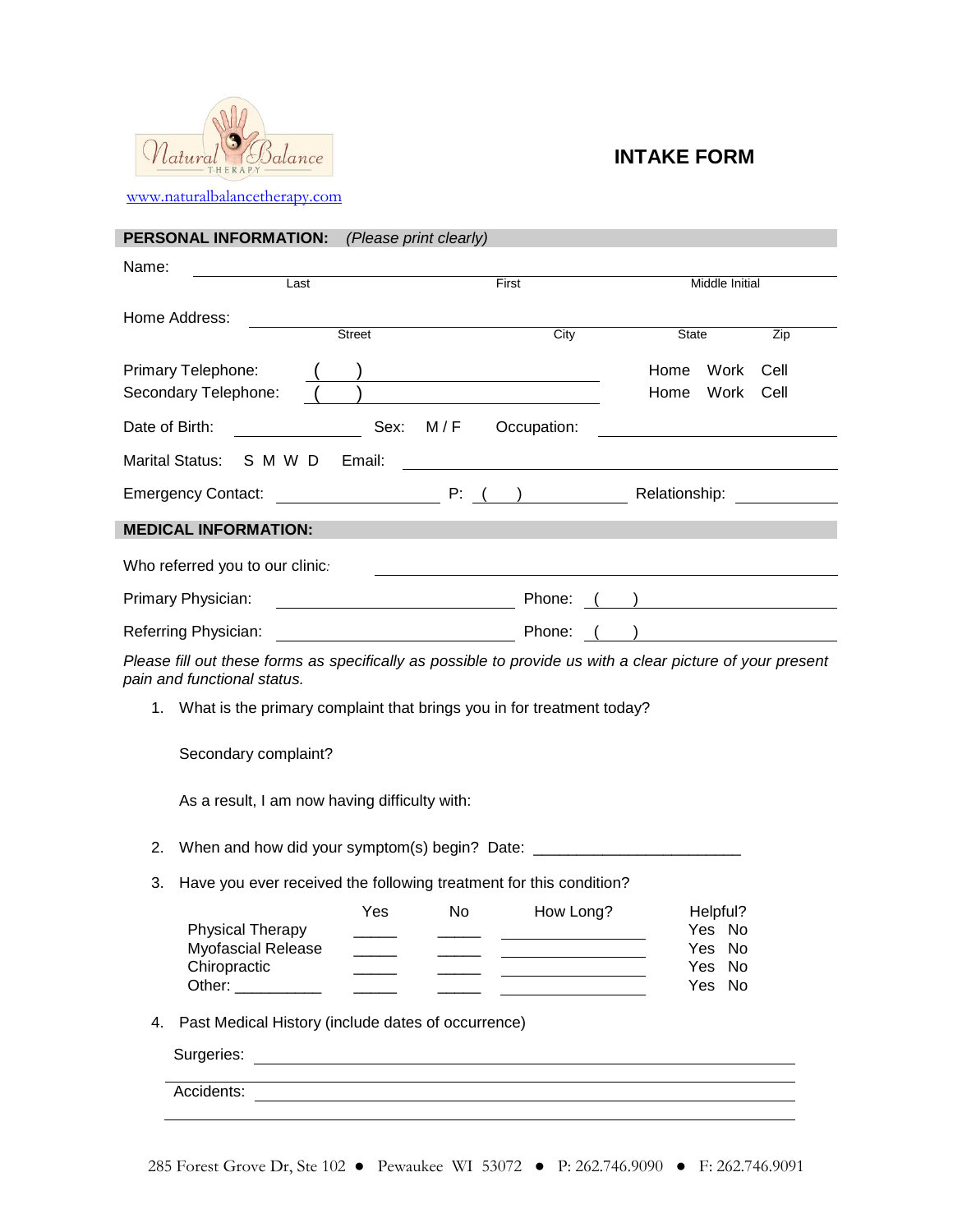5. List ALL medications which you are currently taking (include supplements, herbal and homeopathic remedies). Please include reason for medication.

6. Please place an "M" in front of each item that you experience at least MONTHLY. Place a "W" in front of each item that you experience WEEKLY or more frequently.

| MUSCULO-SKELETAL:         | <b>CIRCULATORY/RESPIRATORY:</b> |
|---------------------------|---------------------------------|
| Headaches/migraines       | <b>Dizziness</b>                |
| Joint stiffness           | Shortness of breath             |
| Joint swelling            | Chest pain/tightness            |
| Spasms/cramps             | Heart disease                   |
| <b>Fractured bones</b>    | Varicose Veins                  |
| Strains/Sprains           | Fainting                        |
| Back/hip pain             | Cold feet/hands                 |
| Neck/shoulder pain        | Lymphedema                      |
| Arm/hand pain             | <b>Excessing sweating</b>       |
| Leg/foot pain             | Sweaty palms                    |
| Jaw pain/TMJ              | <b>Blood clots</b>              |
| Tendonitis                | Allergies                       |
| <b>Bursitis</b>           | Sinus condition                 |
| Scoliosis                 | Asthma                          |
| <b>Arthritis</b>          | Hi/Lo blood pressure            |
| Osteoporosis              | <b>Diabetes</b>                 |
|                           |                                 |
| DIGESTIVE/URINARY:        | <b>REPRODUCTIVE:</b>            |
| Indigestion               | Currently pregnant              |
| Constipation              | Previous pregnancies            |
| Diarrhea                  | # pregnancies                   |
| <b>Bowel irregularity</b> | # live births                   |
| Liver Disease             | # premature births              |
| Bloating/gas              | Periods                         |
| Heartburn                 | Irregular periods               |
| Stomach cramps            | Painful periods                 |
| Nausea/vomiting           | <b>PMS</b>                      |
| Painful urination         | Endometriosis                   |
| Frequent urination        | Menopause                       |
| Urgent urination          | Hot flashes                     |
| Incomplete urination      | Breast lump/tender              |
| Unable to hold urine      | Hysterectomy                    |
| Kidney disease            | Prostate condition              |
|                           | Impotence                       |
|                           |                                 |
| <b>NERVOUS SYSTEM:</b>    | <b>MISCELLANEOUS:</b>           |
| Numbness/tingling         | Loss of appetite                |
| Twitching of face         | Coughing                        |
| Fatigue                   | Stuffy nose, congestion         |
| Tired during day          | Vertigo/earache                 |
| Extreme fatigue           | Sore throat                     |
| Chronic pain              | Forgetfulness                   |
| Sleep Disorders           | Confusion                       |
| Epilepsy/Seizures         | Hearing impaired                |
| <b>Stroke</b>             | Difficulty concentrating        |
| <b>Ulcers</b>             | Visually impaired               |
| Paralysis                 | Eyestrain                       |